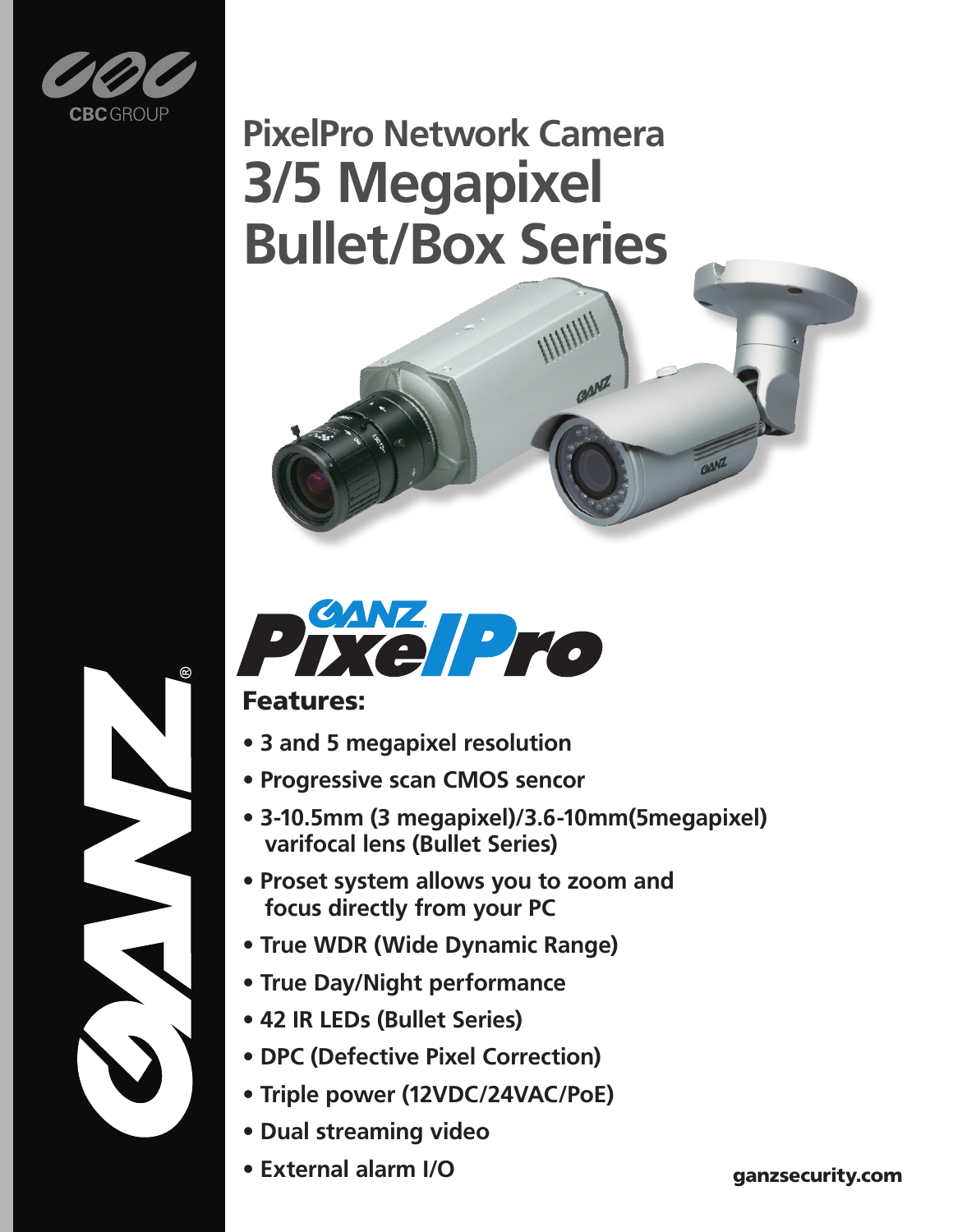

**PixelPro Network Camera 3/5 Bullet/Box Series**





|                        | <b>Model Number</b>                    | ZN-B5DMP58HE                                                                                                                                                           | ZN-B6DMP55HE                                                                                                                                                                                     | ZN-C6DHE                                                                                                                                                                                   |  |  |
|------------------------|----------------------------------------|------------------------------------------------------------------------------------------------------------------------------------------------------------------------|--------------------------------------------------------------------------------------------------------------------------------------------------------------------------------------------------|--------------------------------------------------------------------------------------------------------------------------------------------------------------------------------------------|--|--|
| Camera                 | Description                            | <b>Outdoor Bullet</b>                                                                                                                                                  | <b>Outdoor Bullet</b>                                                                                                                                                                            | <b>Box Camera</b>                                                                                                                                                                          |  |  |
|                        | Image Sensor                           | 1/2.8" Sony ExmorR CMOS                                                                                                                                                | 1/1.8" Sony ExmorR CMOS                                                                                                                                                                          |                                                                                                                                                                                            |  |  |
|                        | Max. Resolution & frame rate           | 2048 x 1536 30fps<br>2592 x 1944 30fps                                                                                                                                 |                                                                                                                                                                                                  |                                                                                                                                                                                            |  |  |
|                        |                                        | 1920 x 1080 60fps                                                                                                                                                      | 1920 x 1080 60fps                                                                                                                                                                                |                                                                                                                                                                                            |  |  |
|                        | Effective Pixels (H x V)               | 2064 x 1552 (3.20M)                                                                                                                                                    | 2609 x 1960 (5.11M)                                                                                                                                                                              |                                                                                                                                                                                            |  |  |
|                        | Effective Image Size (mm; H x V, Diag) | 5.16 x 3.88, 6.46 mm                                                                                                                                                   | $6.26 \times 4.70$ , 7.83mm (1/2")                                                                                                                                                               |                                                                                                                                                                                            |  |  |
|                        | Day & Night                            | Removable IR Cut Filter                                                                                                                                                |                                                                                                                                                                                                  |                                                                                                                                                                                            |  |  |
|                        | D->N threshold                         | SW selectable                                                                                                                                                          |                                                                                                                                                                                                  |                                                                                                                                                                                            |  |  |
|                        | N->D threshold                         | SW selectable                                                                                                                                                          |                                                                                                                                                                                                  |                                                                                                                                                                                            |  |  |
|                        | IR LED Number                          | 42                                                                                                                                                                     |                                                                                                                                                                                                  |                                                                                                                                                                                            |  |  |
|                        | IR LED Lighting                        | Auto / Off                                                                                                                                                             |                                                                                                                                                                                                  |                                                                                                                                                                                            |  |  |
|                        | <b>Adaptive IR</b>                     | ON / OFF                                                                                                                                                               |                                                                                                                                                                                                  |                                                                                                                                                                                            |  |  |
|                        | Min. illumination                      | 0 lx with IR LED ON                                                                                                                                                    |                                                                                                                                                                                                  | 0.06 lx (F1.2 / 30IRE)                                                                                                                                                                     |  |  |
|                        | <b>WDR</b>                             | True-WDR                                                                                                                                                               |                                                                                                                                                                                                  |                                                                                                                                                                                            |  |  |
|                        | <b>White Balance</b>                   | ATW / MANUAL(PRESET)                                                                                                                                                   |                                                                                                                                                                                                  |                                                                                                                                                                                            |  |  |
|                        | AGC                                    | Yes                                                                                                                                                                    |                                                                                                                                                                                                  |                                                                                                                                                                                            |  |  |
|                        | S/N ratio                              | 48 dB or more                                                                                                                                                          |                                                                                                                                                                                                  |                                                                                                                                                                                            |  |  |
|                        | <b>BLC(Back Light Compensation)</b>    | Yes                                                                                                                                                                    |                                                                                                                                                                                                  |                                                                                                                                                                                            |  |  |
|                        | Defog                                  | Yes                                                                                                                                                                    |                                                                                                                                                                                                  |                                                                                                                                                                                            |  |  |
|                        | e-Shutter Speed (Manual)               | $1/4 - 1/2000$                                                                                                                                                         |                                                                                                                                                                                                  |                                                                                                                                                                                            |  |  |
|                        | e-Shutter Speed (Auto)                 | $1/25(30)$ ~1/5000                                                                                                                                                     |                                                                                                                                                                                                  |                                                                                                                                                                                            |  |  |
|                        | Slow Shutter                           | Off, x2, x4, x8                                                                                                                                                        |                                                                                                                                                                                                  |                                                                                                                                                                                            |  |  |
|                        | <b>3D DNR</b>                          | Yes (Depends on Codec Configuration)                                                                                                                                   |                                                                                                                                                                                                  |                                                                                                                                                                                            |  |  |
|                        | <b>Privacy Mask</b>                    | 4 area (8 color)                                                                                                                                                       |                                                                                                                                                                                                  |                                                                                                                                                                                            |  |  |
| Lens                   | Lens                                   | Motorized with P-iris f=3~10.5mm, F1.4                                                                                                                                 | Motorized with P-iris f=3.6~10mm, F1.5                                                                                                                                                           | C/CS Mount                                                                                                                                                                                 |  |  |
|                        | <b>Iris</b>                            | P-iris                                                                                                                                                                 |                                                                                                                                                                                                  | Manual / DC Auto Iris                                                                                                                                                                      |  |  |
|                        | <b>Optical Zoom</b>                    | 3.5x                                                                                                                                                                   | 2.7x                                                                                                                                                                                             |                                                                                                                                                                                            |  |  |
|                        | Field of View (H/V/D)                  | 84 / 61 / 94° (wide) 30 / 23 / 37° (tele)                                                                                                                              | 81 / 60 / 92° (wide) 37 / 27 / 44° (tele)                                                                                                                                                        |                                                                                                                                                                                            |  |  |
| <b>Network</b>         | <b>Network</b>                         | 10BASE-T, 100BASE-TX, RJ45                                                                                                                                             |                                                                                                                                                                                                  |                                                                                                                                                                                            |  |  |
|                        | Image Compression                      | H.264, MJPEG : Image quality: 100 Steps(Q value)                                                                                                                       |                                                                                                                                                                                                  |                                                                                                                                                                                            |  |  |
|                        | <b>Resolution</b>                      | 2048 x 1536,<br>1920 x 1080(Full HD), 1280 x 1024(SXGA),<br>1024x768(XGA), 1280 x 720(720p),<br>640 x 480(VGA), 640x360(HVGAW),<br>704x480/576(4CIF), 352x240/288(CIF) | 2592 x 1944, 2304 x 1296, 2048 x 1536,<br>1920 x 1080(Full HD), 1280 x 1024(SXGA),<br>1024x768(XGA), 1280 x 720(720p),<br>640 x 480(VGA), 640x360(HVGAW),<br>704x480/576(4CIF), 352x240/288(CIF) | 2592x1944, 2304x1296, 2048x1536,<br>1920 x 1080(Full HD), 1280 x 1024(SXGA),<br>1024x768(XGA), 1280 x 720(720p),<br>640 x 480(VGA), 640x360(HVGAW),<br>704x480/576(4CIF), 352x240/288(CIF) |  |  |
|                        | Digital Zoom                           | $2 \sim 10x$ (Client Software)                                                                                                                                         |                                                                                                                                                                                                  |                                                                                                                                                                                            |  |  |
|                        | Protocol                               | IPv4, HTTP, SMTP, UPnP, DNS, RTSP, DDNS, RTP, TCP, UDP, RTCP, DHCP, ARP, FTP, IGMP, ICMP, NTP                                                                          |                                                                                                                                                                                                  |                                                                                                                                                                                            |  |  |
|                        | <b>Max Connections</b>                 | Unicast: 10. Multicast: Unlimited                                                                                                                                      |                                                                                                                                                                                                  |                                                                                                                                                                                            |  |  |
|                        | Frame Rate                             | 1fps $\sim$ 25fps / 1fps $\sim$ 50fps ;50Hz, 1fps $\sim$ 30fps / 1fps $\sim$ 60fps ;60Hz                                                                               |                                                                                                                                                                                                  |                                                                                                                                                                                            |  |  |
|                        | Web Browser                            |                                                                                                                                                                        | Internet Explorer 9.0 or above, Firefox, , Chrome, Smart Phone (iOS, Android)                                                                                                                    |                                                                                                                                                                                            |  |  |
|                        | Security                               | <b>Password Protection</b>                                                                                                                                             |                                                                                                                                                                                                  |                                                                                                                                                                                            |  |  |
|                        | SDK(API)                               | HTTP based API, ONVIF Profile S                                                                                                                                        |                                                                                                                                                                                                  |                                                                                                                                                                                            |  |  |
|                        | <b>VMD (Video Motion Detection)</b>    | User set 4 ROI(Region Of Interest), 30 Step Sensitivity                                                                                                                |                                                                                                                                                                                                  |                                                                                                                                                                                            |  |  |
|                        | <b>ROI</b>                             | TBD                                                                                                                                                                    |                                                                                                                                                                                                  |                                                                                                                                                                                            |  |  |
|                        | Recording                              | Snapshot (microSD Card)                                                                                                                                                |                                                                                                                                                                                                  |                                                                                                                                                                                            |  |  |
|                        | Alarm Trigger                          | VMD, External Alarm input                                                                                                                                              |                                                                                                                                                                                                  |                                                                                                                                                                                            |  |  |
|                        | Alarm Event                            | E-mail notification(Snapshot), FTP transfer(Snapshot), External Alarm Out                                                                                              |                                                                                                                                                                                                  |                                                                                                                                                                                            |  |  |
|                        | <b>Defective Pixel Correction</b>      | Yes (On the fly)                                                                                                                                                       |                                                                                                                                                                                                  |                                                                                                                                                                                            |  |  |
|                        | Streaming                              | Dual Stream                                                                                                                                                            |                                                                                                                                                                                                  |                                                                                                                                                                                            |  |  |
|                        | <b>Tamper Detection</b>                |                                                                                                                                                                        |                                                                                                                                                                                                  |                                                                                                                                                                                            |  |  |
|                        | Multi Language                         | Yes                                                                                                                                                                    |                                                                                                                                                                                                  |                                                                                                                                                                                            |  |  |
| Analog                 | Video Signal                           | NTSC/PAL selectable                                                                                                                                                    |                                                                                                                                                                                                  |                                                                                                                                                                                            |  |  |
| (Installation<br>Only) | <b>Monitor Output</b>                  | Composite Output(BNC), 75 ohm 1Vpp                                                                                                                                     |                                                                                                                                                                                                  |                                                                                                                                                                                            |  |  |
|                        | <b>Scanning Frequency</b>              | NTSC: (H)15.734kHz, (V)59.94Hz, PAL: (H)15.625 kHz, (V)50 Hz                                                                                                           |                                                                                                                                                                                                  |                                                                                                                                                                                            |  |  |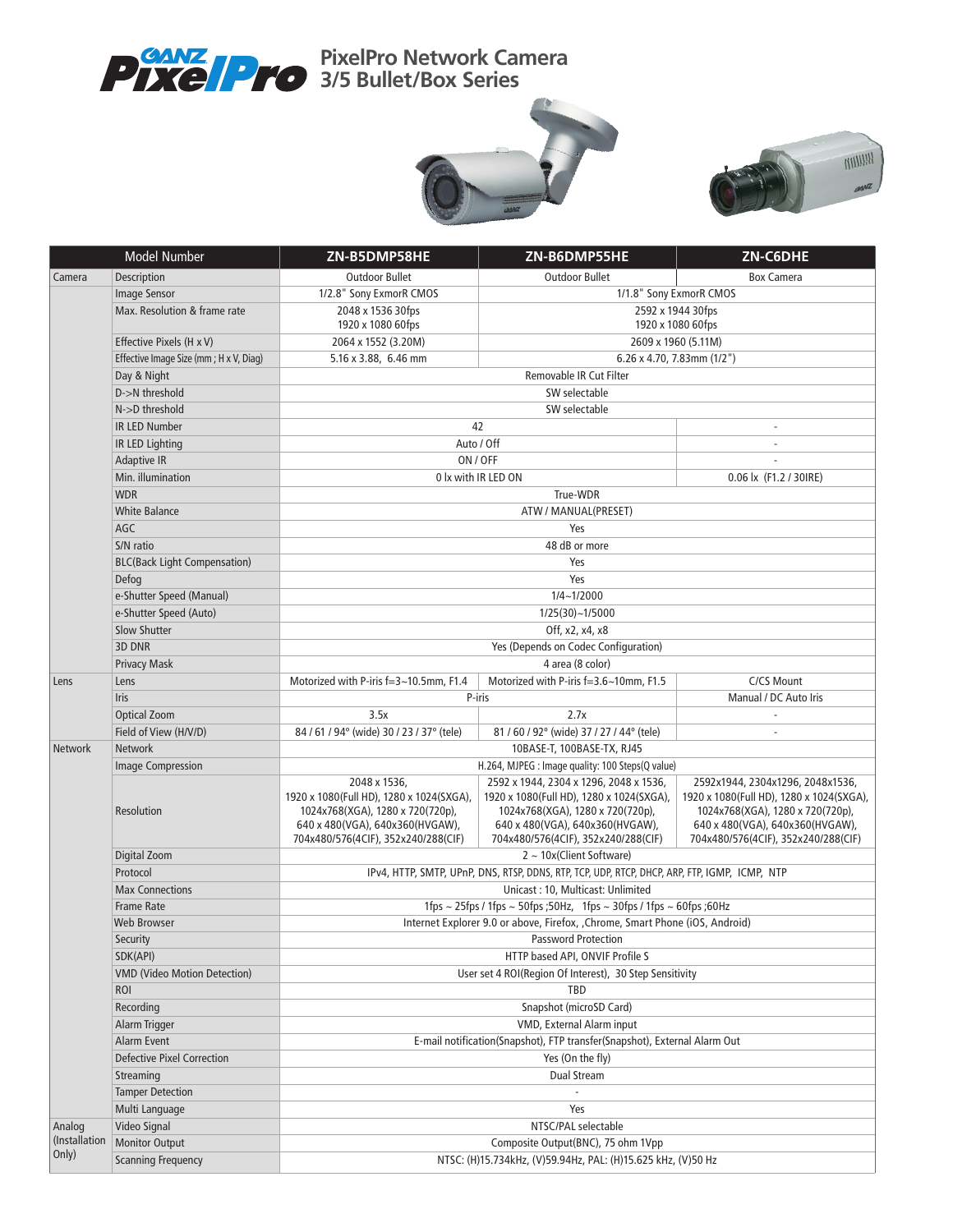

### **ZN-B5DMP58HE/ZN-B6DMP55HE**



**ZN-C6DHE**